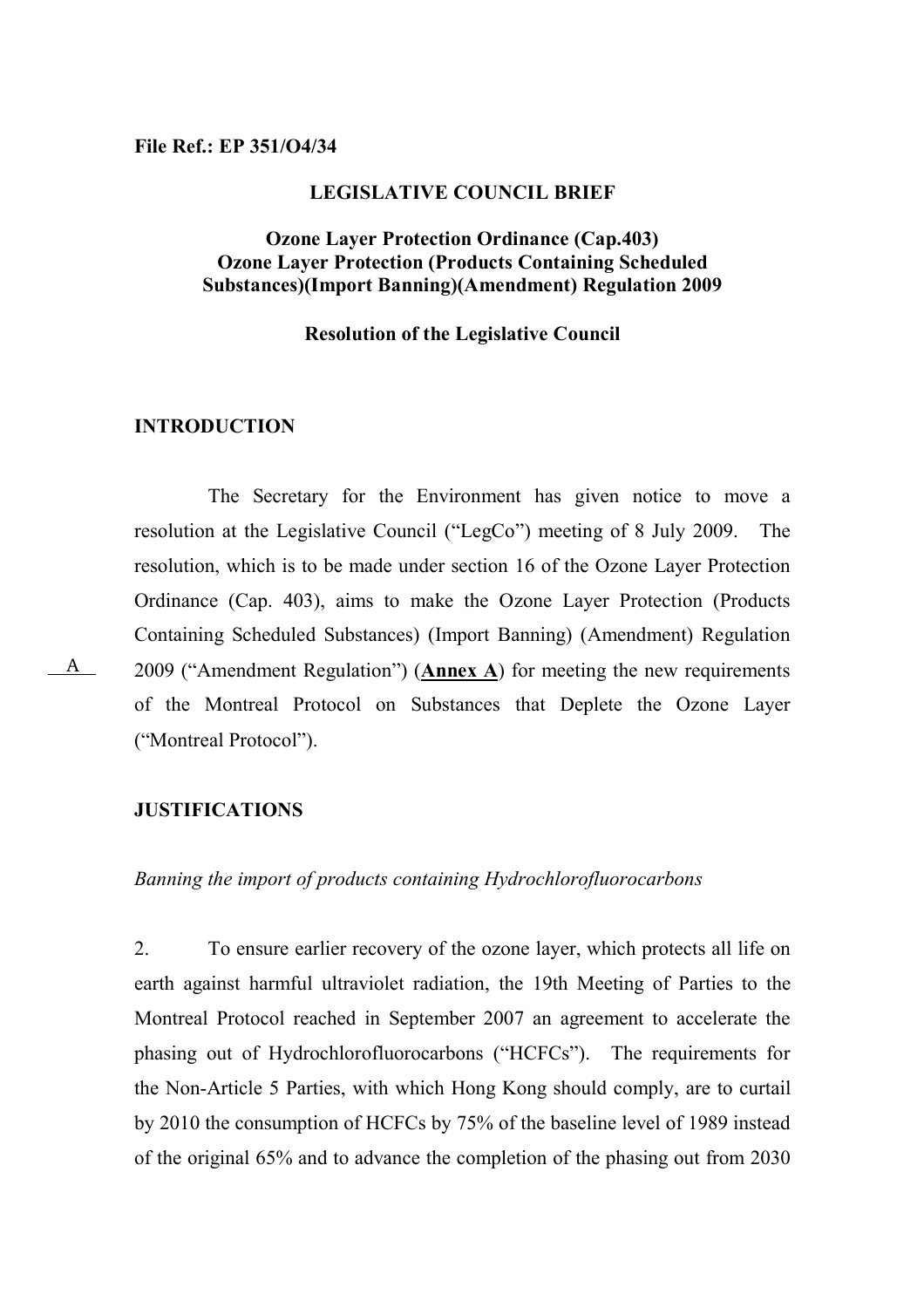to 2020. The enhanced HCFCs reduction target for 2010 will see a tightening of the ceiling for local HCFCs consumption from  $48.6$  ODP-tonnes<sup>1</sup> to  $34.7$ ODP-tonnes. The consumption of HCFCs in 2007 was about 51.1 ODP-tonnes. We need to further reduce the consumption by 16.4 ODP-tonnes for meeting the enhanced reduction target.

3. To ensure full compliance with the accelerated phasing out programme, we have to cut the demand for HCFCs by banning the import of products containing HCFCs. As virtually all HCFCs are used as refrigerants in Hong Kong, this, in practice, means a banning of the import of refrigeration, air conditioning and other products using HCFCs as refrigerants.

4. Among others, chlorodifluoromethane ("HCFC-22") accounts for about 98.3% of the local HCFCs consumption. As its non-ozone depleting alternatives are readily available, to maximize the reduction effectiveness, products containing HCFC-22 should be the first to be phased out on 1 January 2010. Recognising that suppliers need more time to set up the production lines for HCFC-free room air conditioners in view of the financial tsunami, we agreed to defer the banning of split type and window type room air conditioners, after further consultation with the trade, to 1 July 2010 and 1 July 2012, respectively.

5. As for products containing other types of HCFCs, we propose to ban the import of them from 1 January 2015 except those containing dichlorotrifluoroethane ("HCFC-123") because it has very low ozone depleting and global warming potentials but high cooling performance. At present, HCFC-123 alone only accounts for 0.3% of the local HCFCs consumption. We propose to ban the import of HCFC-123 products from 1 January 2020.

 $\overline{a}$ 

<sup>1.</sup> ODP-tonnes means the tonnage adjusted to the ozone depleting potentials (ODP) of the concerned HCFCs. For example, for HCFC-22, as the ODP is 0.055, 1 tonne HCFC-22 equals to 0.055 ODP-tonne.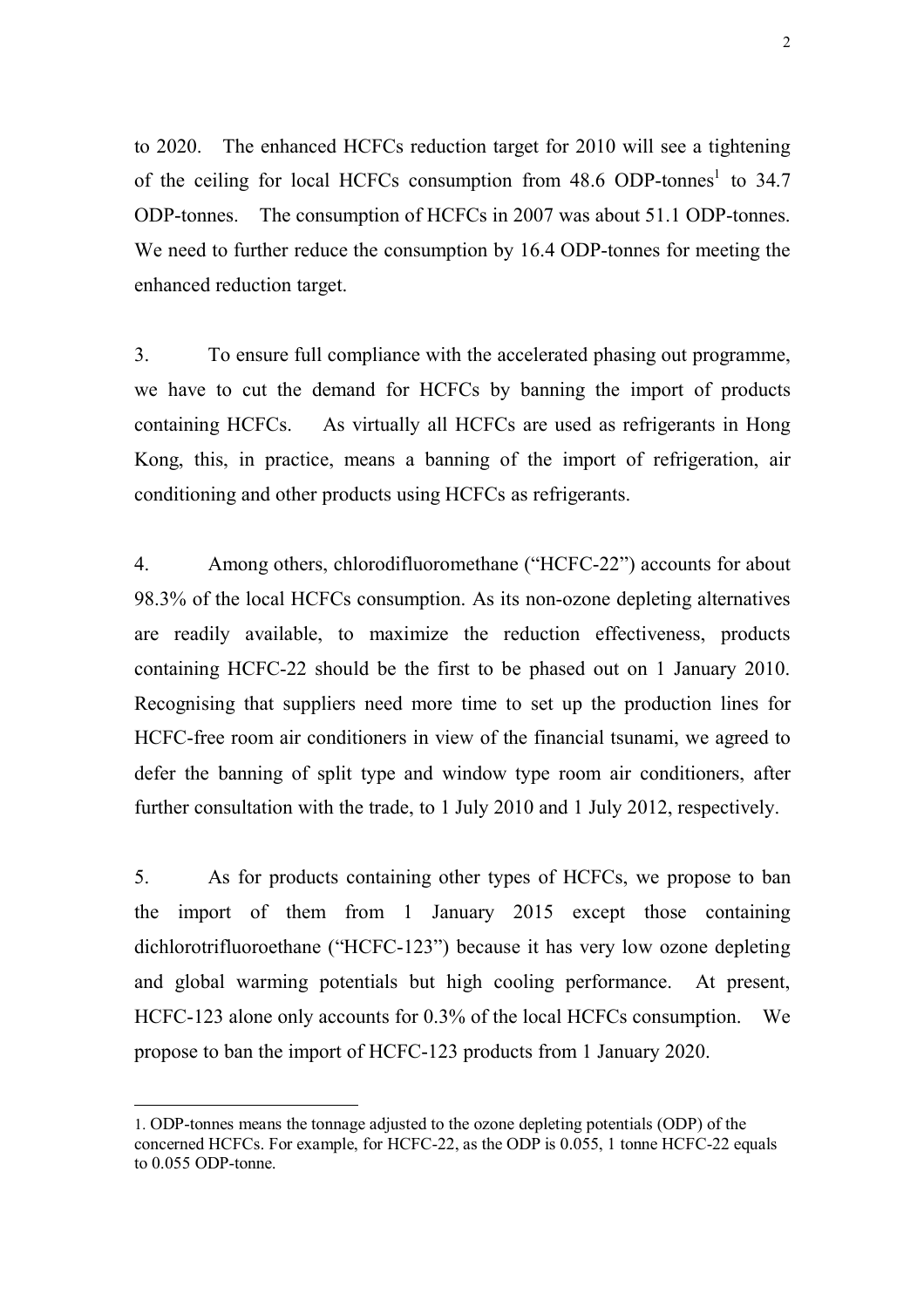6. Similar phasing out schedules have also been implemented in other developed economies, e.g. European Union (EU), Canada and USA.

# Banning of Metered Dose Inhalers containing Chlorofluorocarbons("CFCs")

7. Metered dose inhalers ("MDIs") are small, pressurized aerosol products that deliver a measured dose of an aerosolized drug into a patient's airway for inhalation into the lungs for the treatment of asthma and chronic obstructive pulmonary disease. They are required to register under the Pharmacy and Poisons Regulations (Cap. 138 sub. leg. A) before they can be put on the local market.

8. At the 11th and the 12th Meetings of the Parties to the Montreal Protocol held in 1999 and 2000, it was agreed that Non-Article 5 Parties should develop and implement a strategy to phase out the use of CFC-containing MDIs in view of the availability of the economically and technically feasible non-CFC alternatives or substitutes. After consultation with the stakeholders including medical suppliers, health and medical professionals, we have made it a target since 2002 to phase out all CFC-containing MDIs by 1 January 2010. A voluntary phasing out programme has also been launched from 2004. In 2007, about 80% of all MDI models available on local market are CFC-free. They account for 87% of the total consumption of MDIs.

9. To join the international efforts to eliminate ultimately the use of CFCs in MDIs and be in tandem with other advanced countries such as Canada, UK, USA, Australia and Japan, we consider it appropriate to ban the import of CFC-containing MDIs from 1 January 2010.

## Banning of other Products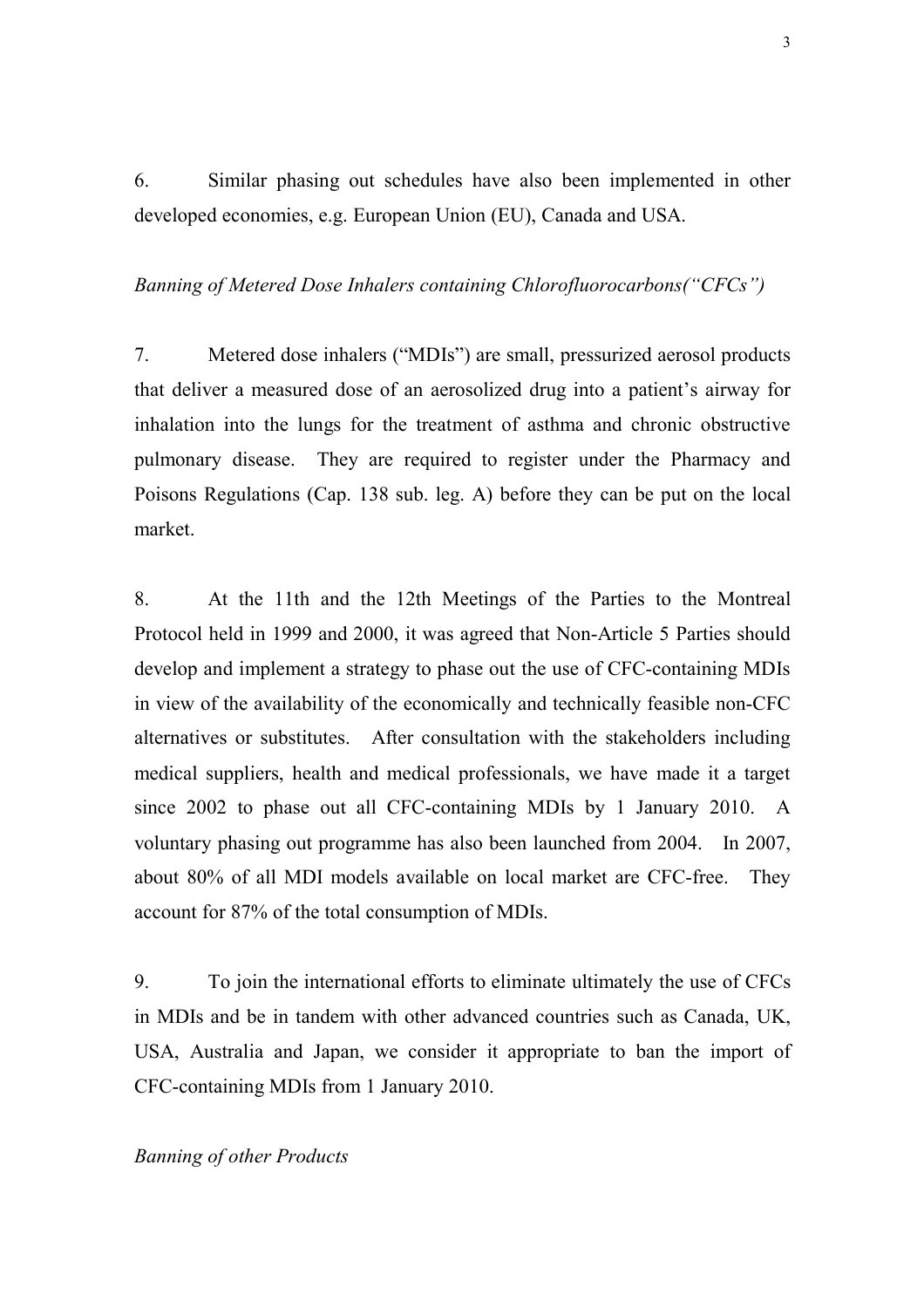- 10. For sake of completeness, opportunity is also taken to
	- (a) extend the banning of the import of products containing ozone layer depleting substances from countries not being a Party to the Montreal Protocol to all countries to prevent Hong Kong becoming a dumping ground of these products;
	- (b) extend the banning of portable fire extinguishers to those containing other fully halogenated chlorofluorocarbons, HCFCs, and bromochloromethane, which already have economically and technically feasible ozone layer friendly alternatives or substitutes, for consistency with the practice of other advanced countries such as Canada..

11. To ensure strict compliance with the requirements for fulfilling the international obligation, we also propose to increase the penalties of offences under the Ozone Layer Protection (Products Containing Scheduled Substances) (Import Banning) Regulation to a fine of \$1,000,000 and imprisonment for 2 years, the same level of penalty for illegal import of a scheduled substance under the Ozone Layer Protection Ordinance.

### THE AMENDMENT REGULATION

- 12. The Amendment Regulation seeks to:
	- (i) amend and expand in phases the definition of "controlled product" under the Ozone Layer Protection (Products Containing Scheduled Substances) (Import Banning) Regulation (Cap. 403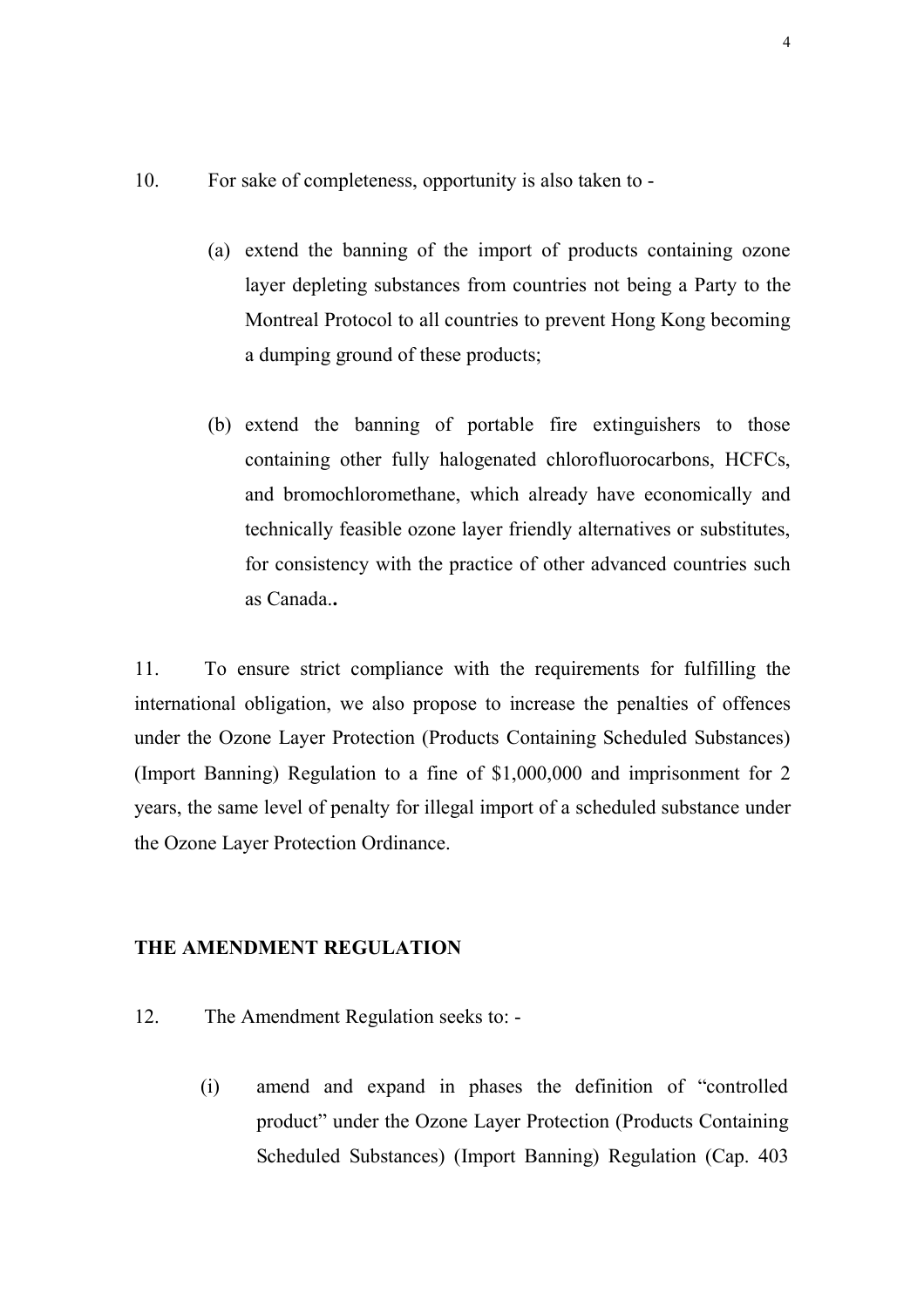sub. leg. C) ("principal Regulation") to facilitate banning the import of products containing certain scheduled substances including HCFCs in phases from 1 January 2010 to 1 January 2020;

- (ii) revise the definition of "controlled product" to ban the import of metered dosed inhaler and other aerosol products containing certain scheduled substances ;
- (iii) extend the banning of products containing certain scheduled substances including CFCs and HCFC-22 from any country, irrespective of whether it is bound by the terms of the Montreal Protocol;
- (iv) extend the definition of "portable fire extinguisher" to cover those containing other fully halogenated chlorofluorocarbons, HCFCs, and bromochloromethane;
- (v) increase the penalties for an offence under the principal Regulation to a fine of \$1,000,000 and imprisonment for 2 years; and
- (vi) make clear that the banning control does not include those products in the course of transhipment or are imported solely for export.

### LEGISLATIVE TIMETABLE

13. The Secretary for the Environment will move the resolution at the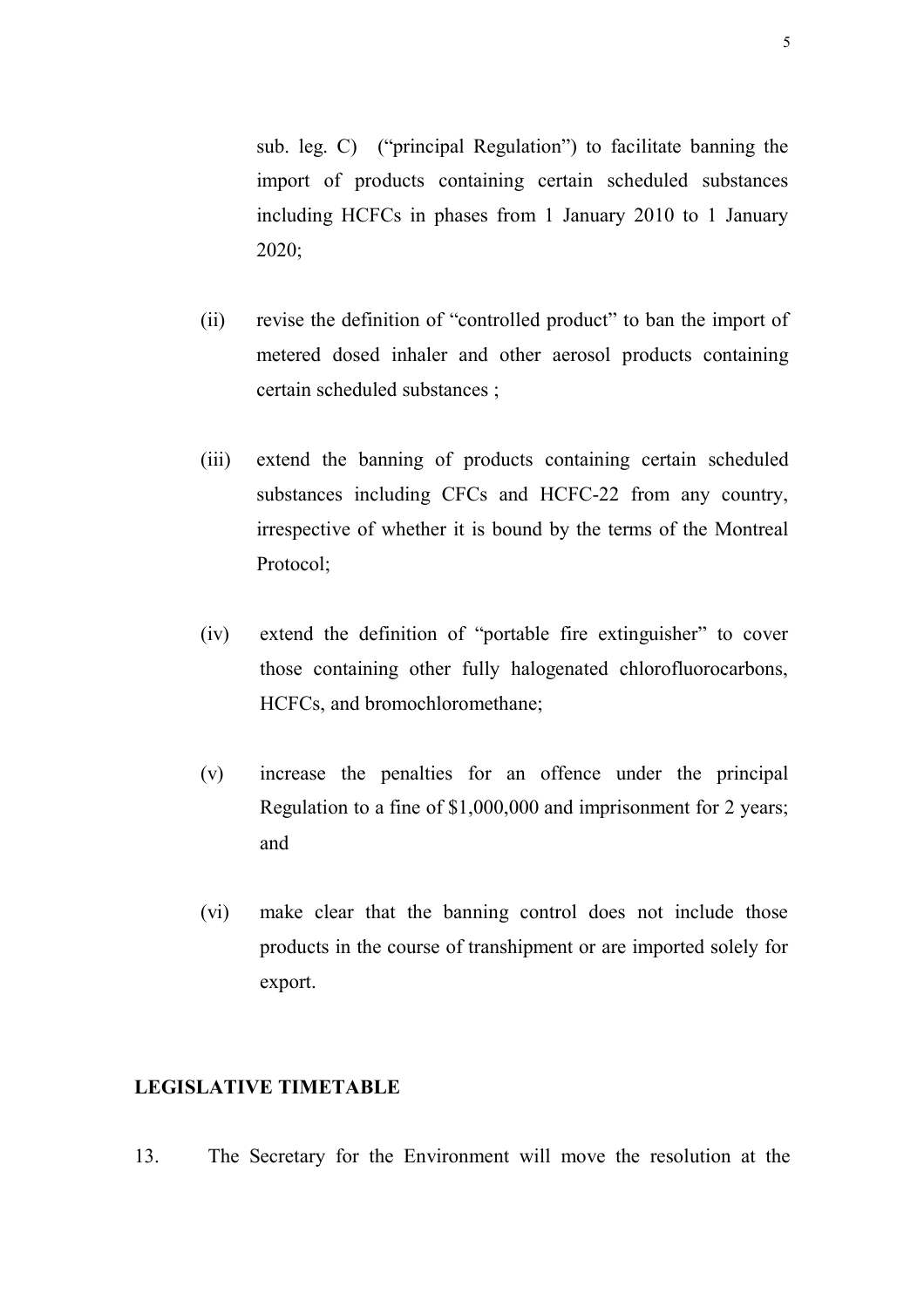LegCo meeting of 8 July 2009. Subject to the passage of the resolution, the proposed Amendment Regulation will take effect on 1 January 2010.

## IMPLICATIONS OF THE PROPOSAL

B

14. The proposal has economic, environmental and sustainability implications as set out at Annex B. It will not incur additional financial implications for Government. Enforcement of the amendments will be carried out by existing staff. The amendments are in conformity with the Basic Law, including the provisions concerning human rights.

### PUBLIC CONSULTATION

15. Major trade associations and concerned product suppliers, including the Air Conditioning and Refrigeration Association of Hong Kong, Hong Kong & Kowloon Electrical Appliances Merchants Association Ltd, major air conditioner suppliers, Hong Kong Association of Property Management Companies Limited, Real Estate Developers Association of Hong Kong, and professional bodies including Hong Kong Institution of Engineers and American Society of Heating, Refrigerating and Air-Conditioning Engineers, Association of Registered Fire Service Installations Contractors of Hong Kong, have been consulted on the proposed bans. They do not object to the proposal, including the level of penalty.

16. For CFC-containing MDIs, we have consulted the concerned product suppliers and the public health care sector and medical professional associations, including the Hospital Authority, Department of Health, Hong Kong Medical Association, Hong Kong Association of Pharmaceutical Industry,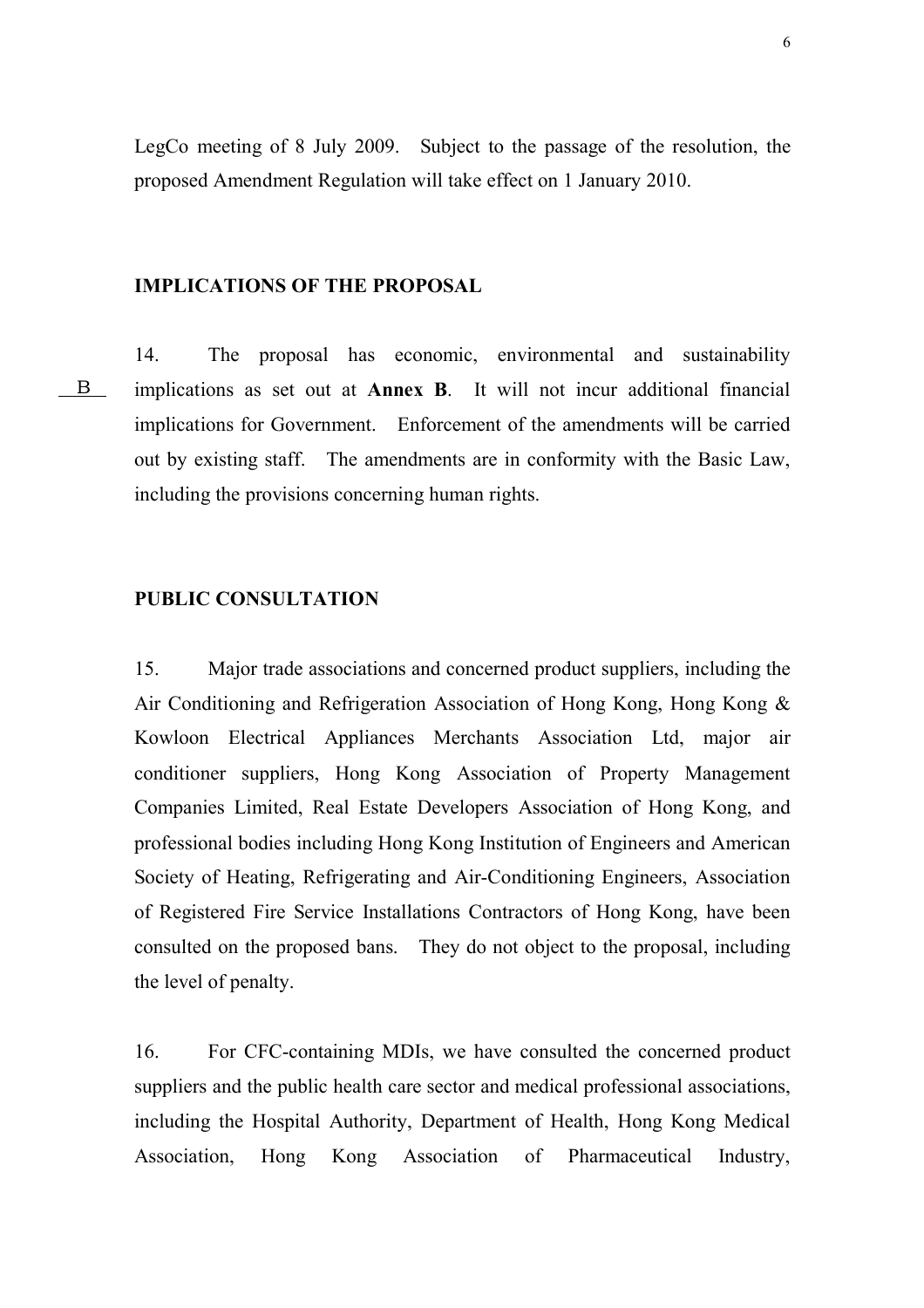Pharmaceutical Society of Hong Kong, Hong Kong Asthma Society, Hong Kong Lung Foundation and Society for Community Organisation – Patients Rights Association. They have no objection to the proposal, including the level of penalty.

17. We have also consulted the Advisory Council on the Environment and Panel on Environmental Affairs of the Legislative Council and their support to the proposal has been given in November 2008.

### **PUBLICITY**

18. A press release will be issued before the gazettal of the Amendment Regulation. A spokesman will be made available for media enquiries.

### **ENQUIRY**

19. For any enquiry relating to this brief, please contact Mr. W.C. Mok, Assistant Director of Environmental Protection (Air Policy), at 2594-6031.

Environmental Protection Department 17 June 2009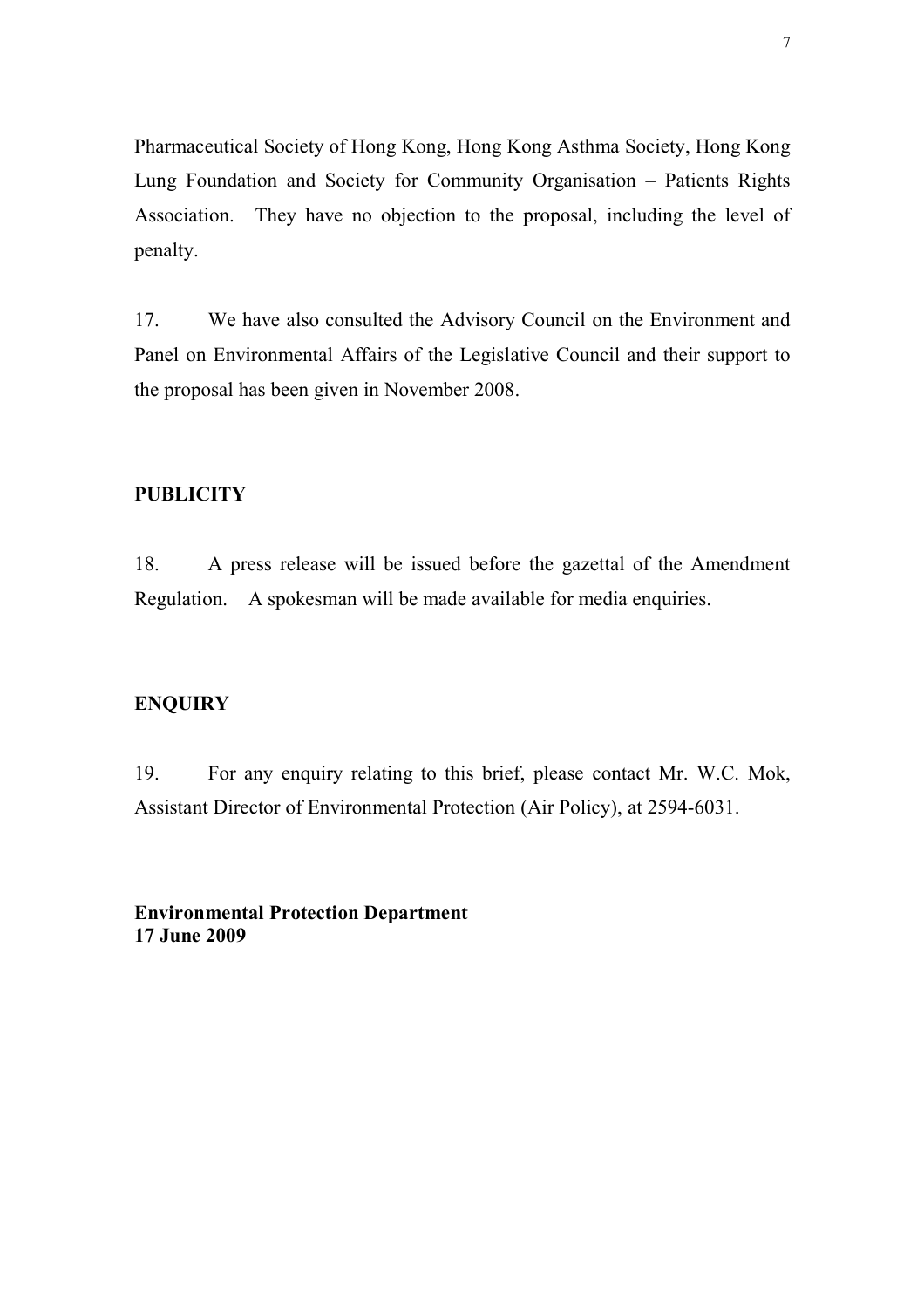## Annex A

# OZONE LAYER PROTECTION (PRODUCTS CONTAINING SCHEDULED SUBSTANCES) (IMPORT BANNING) (AMENDMENT) REGULATION 2009

(Made by the Secretary for the Environment under section 16 of the Ozone Layer Protection Ordinance (Cap. 403) after consultation with the Advisory Council on the Environment and subject to the approval of the Legislative Council)

### 1. Commencement

(1) Subject to subsections (2), (3), (4) and (5), this Regulation comes into operation on 1 January 2010.

- (2) Section 2(4) and (5) comes into operation on 1 July 2010.
- (3) Sections 2(6) and (10) and 4 come into operation on 1 July 2012.
- (4) Section 2(7) comes into operation on 1 January 2015.
- (5) Section 2(8) comes into operation on 1 January 2020.

# 2. Interpretation

(1) Section 2 of the Ozone Layer Protection (Products Containing Scheduled Substances) (Import Banning) Regulation (Cap. 403 sub. leg. C) is amended by repealing the definition of "controlled product" and substituting –

> ""controlled product" (受管制產品) means any of the following things that contains a scheduled substance listed in Part 1, 2, 3 or 9 of the Schedule to the Ordinance or Chlorodifluoromethane, as a scheduled substance listed in Part 8 of the Schedule to the Ordinance –

> > (a) any air-conditioner or heat pump designed to cool the driver's or passengers' compartment of a motor vehicle (whether or not installed in the motor vehicle);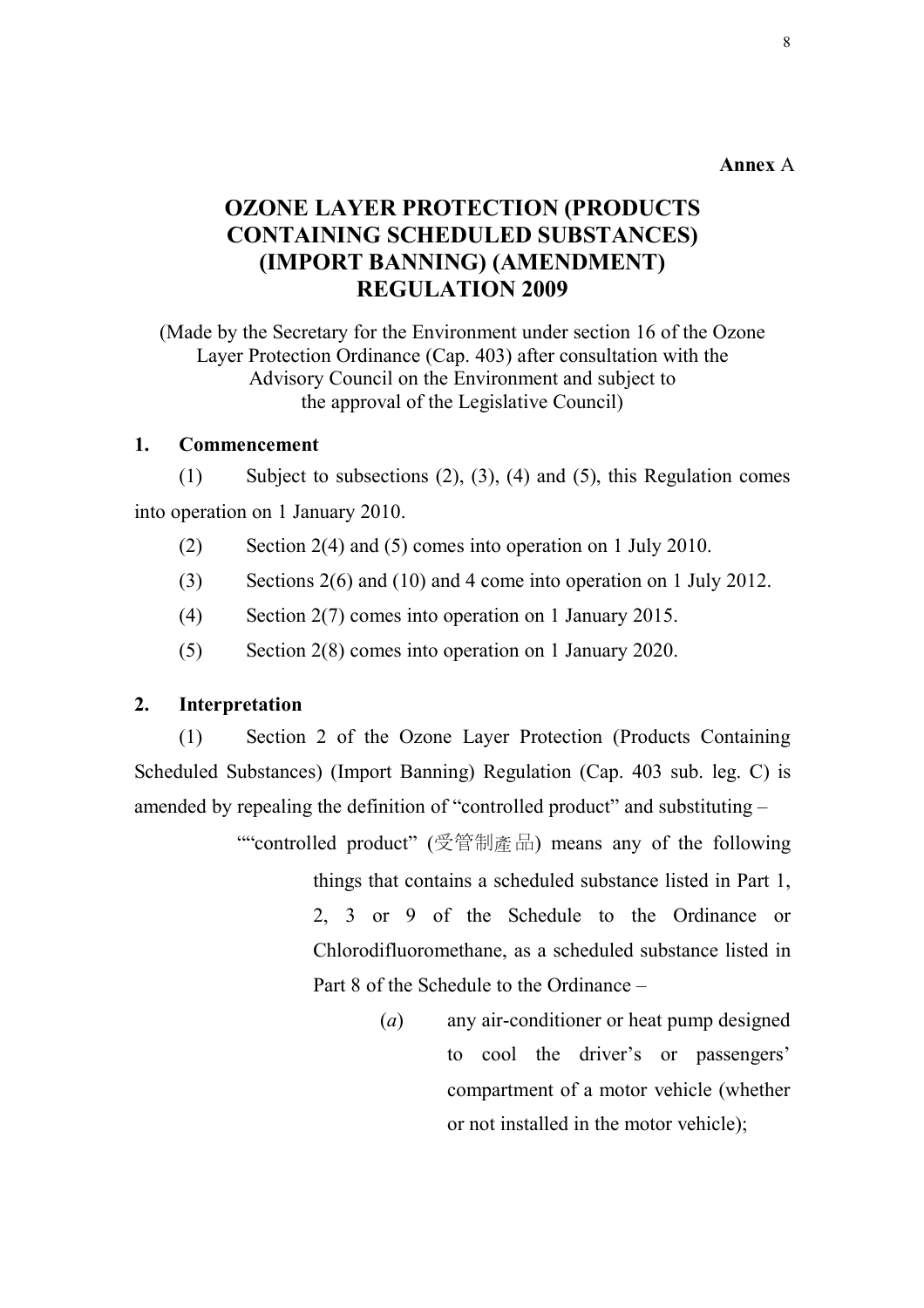- (b) any refrigeration equipment or air-conditioning or heat pump equipment (whether for domestic or commercial use), other than a room air-conditioner;
- (c) an aerosol product;
- (d) an insulation panel, insulation board or insulation pipe cover;
- (e) a pre-polymer;".

(2) Section 2 is amended, in the English text, in the definition of "refrigeration equipment", by repealing the full stop and substituting a semicolon.

(3) Section 2 is amended by adding  $-$ 

""air-conditioner" (空調機) means an encased assembly or encased assemblies that –

- (a) is or are designed primarily to provide free delivery of conditioned air to an enclosed space, room or zone; and
- (b) has or have a prime source of refrigeration for cooling or heating;
- "room air-conditioner" (房間空調機) has the meaning given by section 2A;

"transhipment" (轉運) means the importation of a controlled product that –

- (a) is consigned on a through bill of lading or a through air waybill from a place outside Hong Kong to another place outside Hong Kong; and
- (b) is or is to be removed from the vessel, vehicle or aircraft in which it was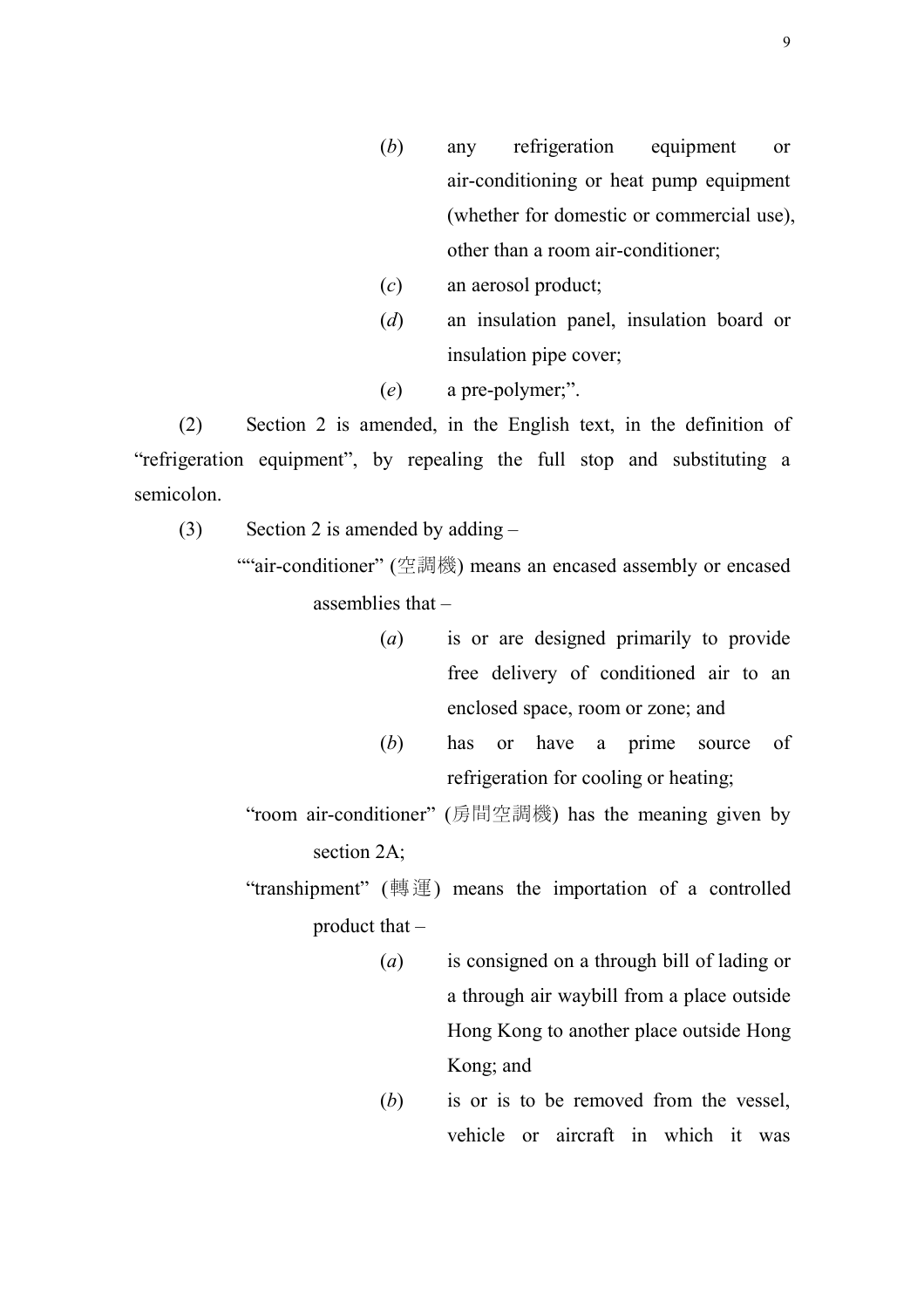imported, and, before being exported, is either –

- (i) returned to the same vessel, vehicle or aircraft; or
- (ii) transferred to another vessel, vehicle or aircraft, whether it is or is to be transferred directly between the vessels, vehicles or aircraft or whether it is to be landed in Hong Kong after its importation and stored, pending exportation.".

(4) Section 2 is amended, in the definition of "controlled product", in paragraph  $(b)$ , by adding "that is of single package type" after "a room air-conditioner".

(5) Section 2 is amended by adding –

""single package type" (獨立式), in relation to a room air-conditioner, means a room air-conditioner that consists of components of a refrigeration system fixed on a common mounting to form a discrete unit;".

(6) Section 2 is amended, in the definition of "controlled product", in paragraph  $(b)$ , by repealing ", other than a room air-conditioner that is of single package type".

(7) Section 2 is amended, in the definition of "controlled product", by repealing "a scheduled substance listed in Part 1, 2, 3 or 9 of the Schedule to the Ordinance or Chlorodifluoromethane, as a scheduled substance listed in Part 8 of the Schedule to the Ordinance" and substituting "a scheduled substance listed in Part 1, 2, 3, 8 or 9 of the Schedule to the Ordinance, other than Dichlorotrifluoroethane, as a scheduled substance listed in Part 8 of the Schedule to the Ordinance".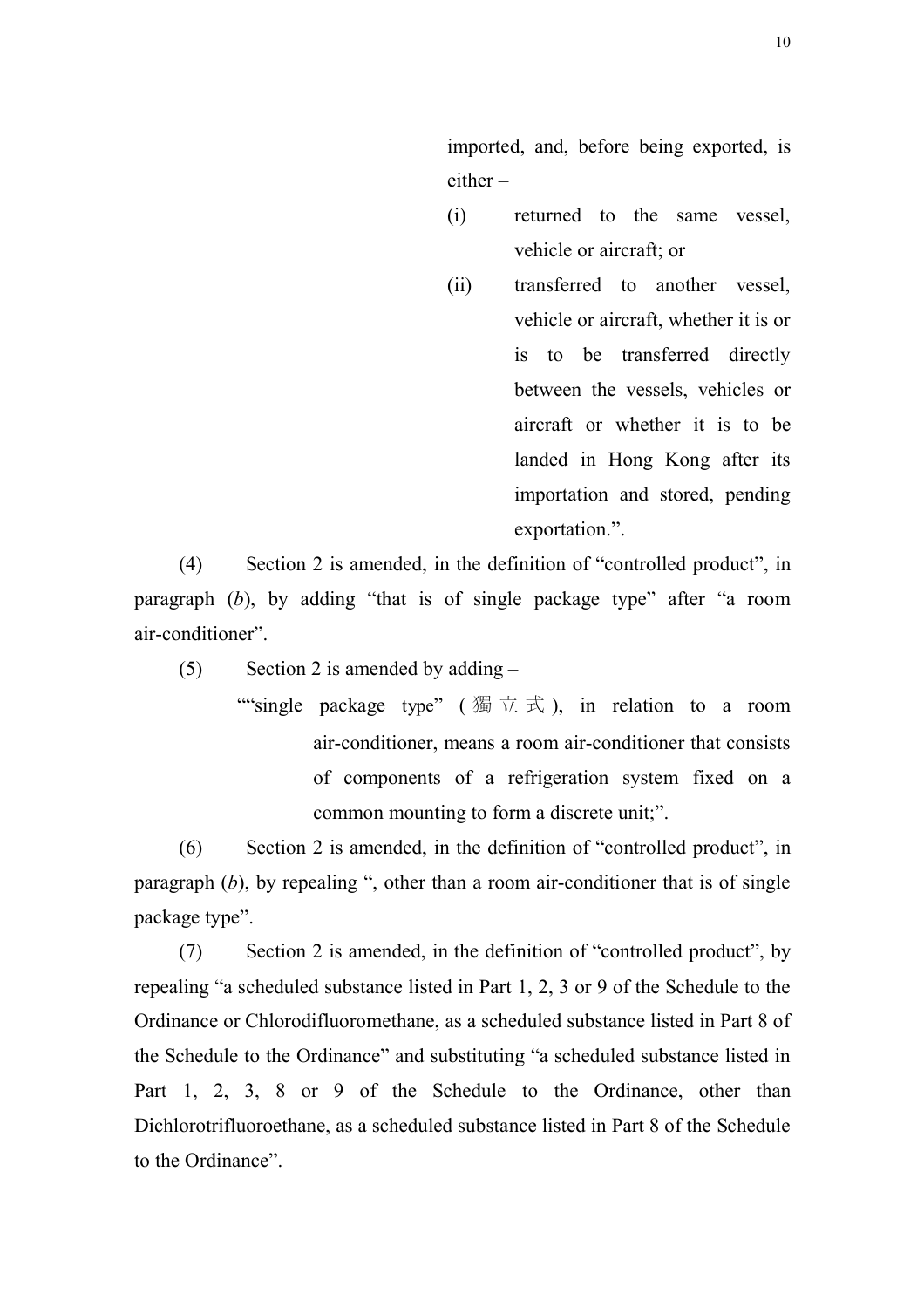(8) Section 2 is amended, in the definition of "controlled product", by repealing ", other than Dichlorotrifluoroethane, as a scheduled substance listed in Part 8 of the Schedule to the Ordinance".

(9) Section 2 is amended by repealing the definition of "portable fire extinguisher" and substituting –

> ""portable fire extinguisher" (手提式滅火器) means a portable fire extinguisher that contains a scheduled substance listed in Part 1, 2, 3, 8 or 9 of the Schedule to the Ordinance;".

(10) Section 2 is amended by repealing the definitions of "room air-conditioner" and "single package type".

### 3. Section added

The following is added –

# "2A. Room air-conditioner

(1) In this Regulation, "room air-conditioner" (房間空調機), subject to subsection  $(2)$ , means an air-conditioner that –

- (a) uses mains electricity as the primary power source;
- (b) operates by using the vapour compression cycle;
- $(c)$  is non-ducted:
- $(d)$  is air-cooled;
- (e) is of either cooling only type or reverse cycle type; and
- (f) has a rated cooling capacity not exceeding 7.5 kilowatts.

(2) In this Regulation, "room air-conditioner" (房間空調機) does not include an air-conditioner that is –

- (a) a fan-coil air-conditioning unit;
- (b) a water-cooled unit: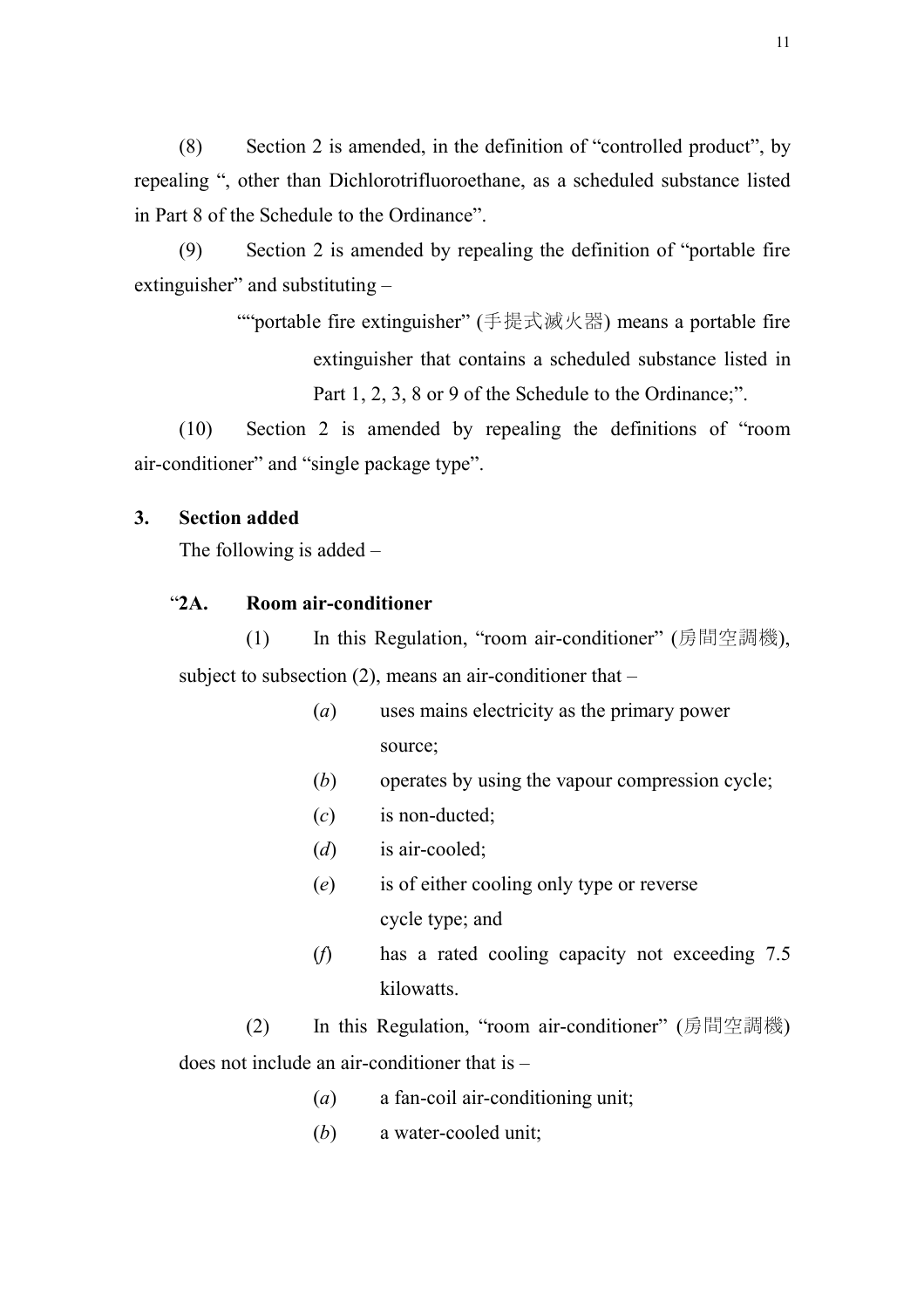- (c) a multiple split-system air-conditioner;
- $(d)$  a heat pump for heating only;
- (e) a unit designed for use with additional ducting or flexible pipes for air intake or exhaust; or
- (f) of either ceiling-mounted type or floor standing type.
- (3) In subsections (1) and  $(2)$  –
- "air-cooled" (氣冷式) means the employment of air-cooled condensers in an air-conditioner;
- "cooling capacity" (製冷量) means the amount of sensible and latent heat that an air-conditioner can remove from the enclosed space, room or zone to which free delivery of conditioned air is provided in a defined period of time;
- "fan-coil air-conditioning unit" ( 盤 管 式 空 調 機 組 ) means an air-conditioning unit that is equipped with a fan re-circulating air from the enclosed space, room or zone to which free delivery of conditioned air is provided, through the coil that contains either chilled or hot water for cooling or heating;
- "heat pump" (熱泵) means an encased assembly or encased assemblies designed as a unit to provide free delivery of heat, and includes an electrically operated refrigeration system for heating;
- "mains electricity"  $(\vec{\pi}$  \\\\\\] means the electricity that is supplied in Hong Kong at a voltage of 380/220V and a frequency of 50 Hz;

"multiple split-system" (多重分體式系統) means a split system that –

- (a) incorporates a single or multiple refrigerant circuits;
- (b) has one or more compressors;
- (c) has multiple indoor units;
- (*d*) has one or more outdoor units; and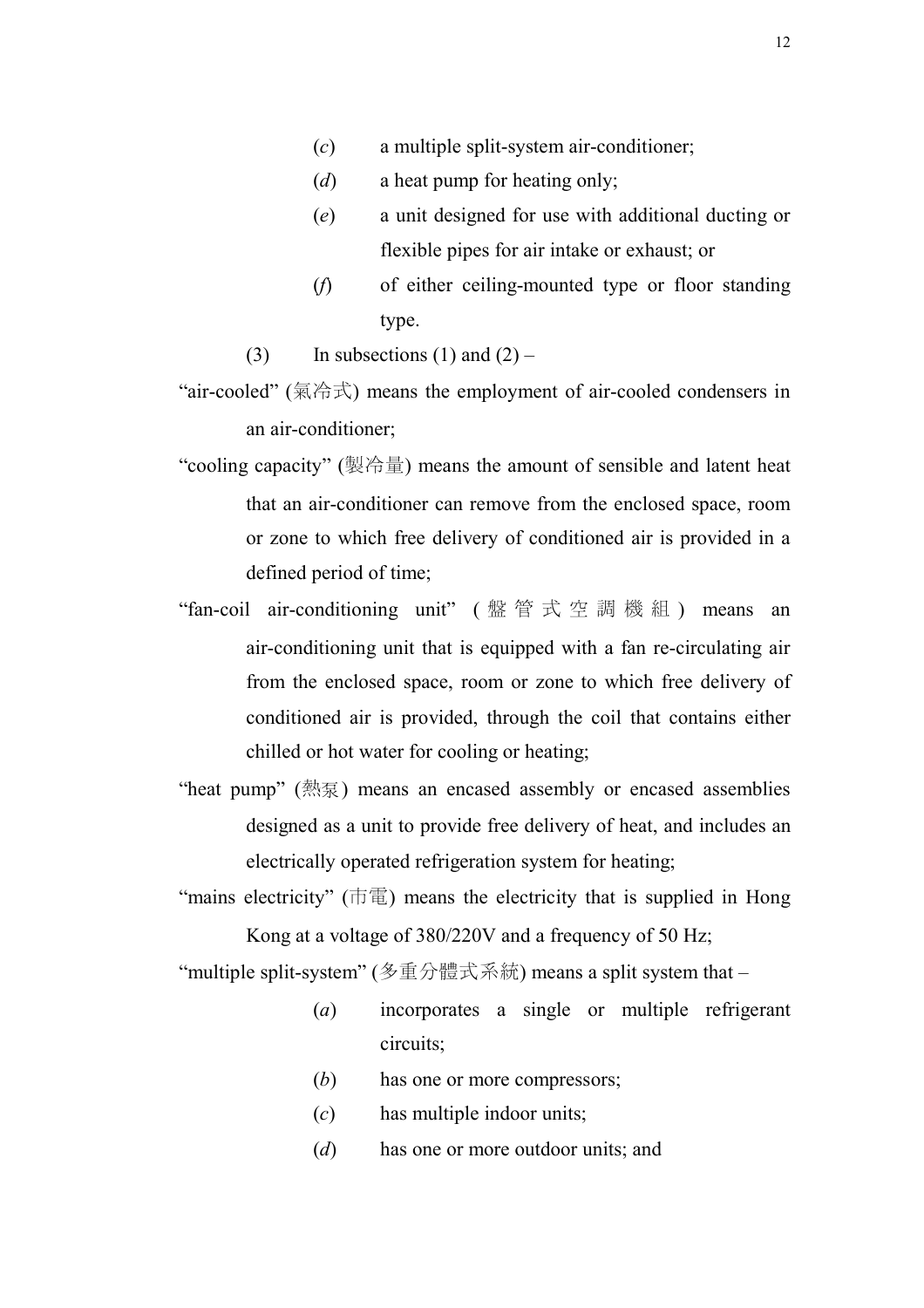- (e) is capable of operating either as an air-conditioner or a heat pump;
- "non-ducted" (非管道式) means not having any additional ducting or pipes required for air intake and exhaust;
- "rated cooling capacity" (額定製冷量) means the cooling capacity of an air-conditioner as determined and declared by the manufacturer or importer of the air-conditioner in accordance with the standard and requirements specified in an approved code of practice;
- "vapour compression cycle" (蒸氣壓縮循環方式) means a mechanism employed by an air-conditioner throughout which the refrigerant undergoes alternate compression and expansion to achieve the cooling or heating function;
- "water-cooled" (  $\uparrow \uparrow \uparrow \uparrow$  ) means the employment of water-cooled condensers in an air-conditioner.

(4) In subsection  $(1)(e)$ , an air-conditioner is of cooling only type if it is used for cooling, but not for heating.

(5) In subsection  $(1)(e)$ , an air-conditioner is of reverse cycle type if it can operate in normal or reverse vapour compression cycle, and is used for both cooling and heating.

 $(6)$  In subsection  $(2)(f)$ , an air-conditioner is of ceiling-mounted type if it is of split type and its indoor unit –

- (a) is equipped with mounting brackets or hooks on its body at appropriate locations;
- (b) is intended to be installed with mounting rods or mounting bolts fastened on the ceiling in accordance with the manufacturer's installation procedures;
- (c) is intended to be installed directly under the ceiling; and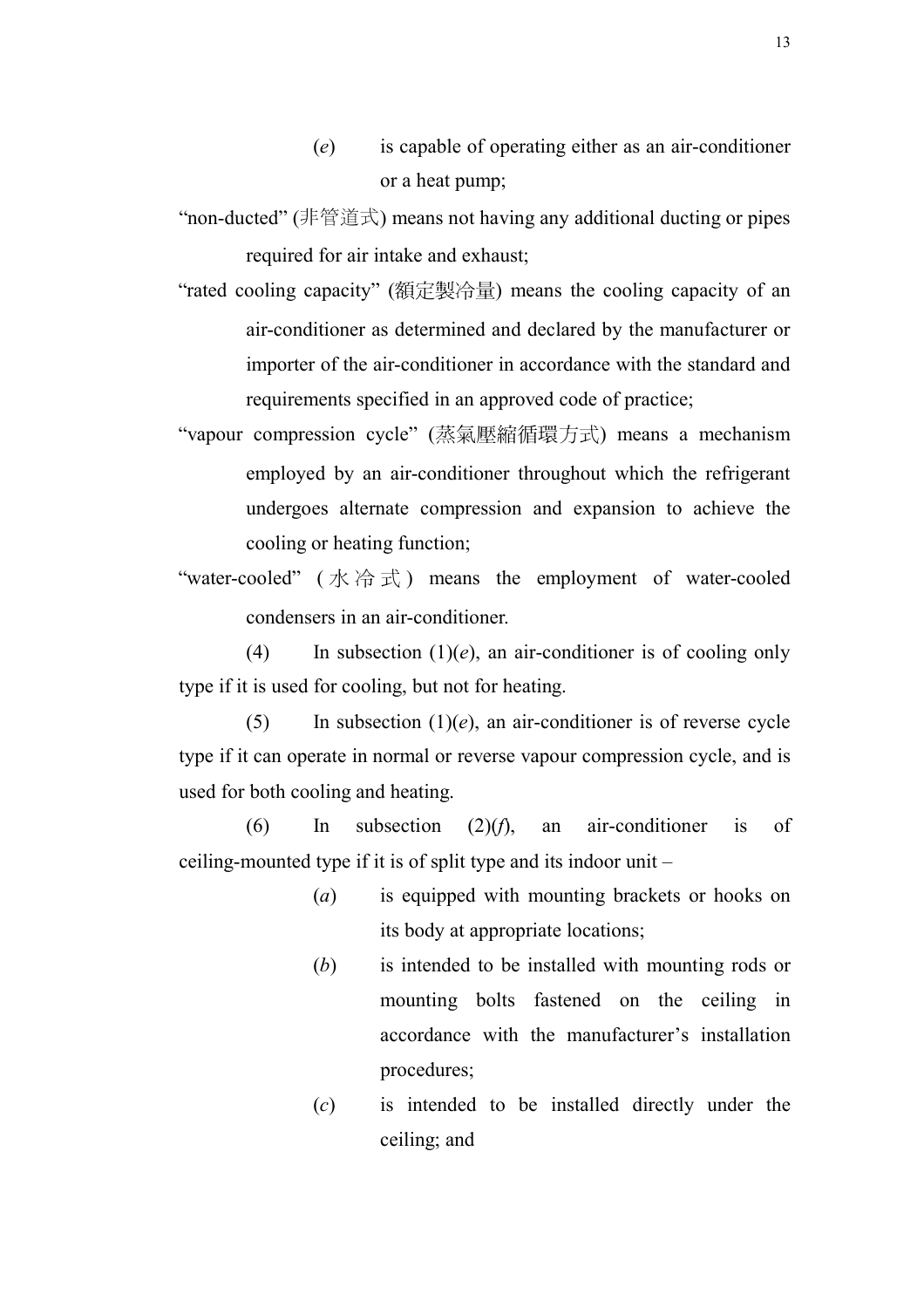(d) has an intake grille, which may or may not be installed at the same level as the adjacent false ceiling panels (if there are such false ceiling panels).

(7) In subsection  $(2)(f)$ , an air-conditioner is of floor standing type if it is of split type and its indoor unit is intended to be installed directly on the floor in accordance with the manufacturer's installation procedures.

(8) In subsection (3), "approved code of practice" (經核准實 務守則) has the meaning given by section 2 of the Energy Efficiency (Labelling of Products) Ordinance (11 of 2008).

(9) In this section, an air-conditioner is of split type if it has separate indoor and outdoor components, which are connected with each other by the refrigerant piping, and the indoor component usually lies within the enclosed space, room or zone to which free delivery of conditioned air is provided.".

# 4. Room air-conditioner

Section 2A is repealed.

## 5. Offence to import certain products

(1) Section 3(1) is amended by repealing everything after "from any country or place" and substituting ", whether or not the country or place is bound by the terms of the Protocol.".

(2) Section 3 is amended by adding –

"(2A) This section does not apply to a controlled product that is  $-$ 

- (a) in the course of transhipment; or
- (b) imported solely for export.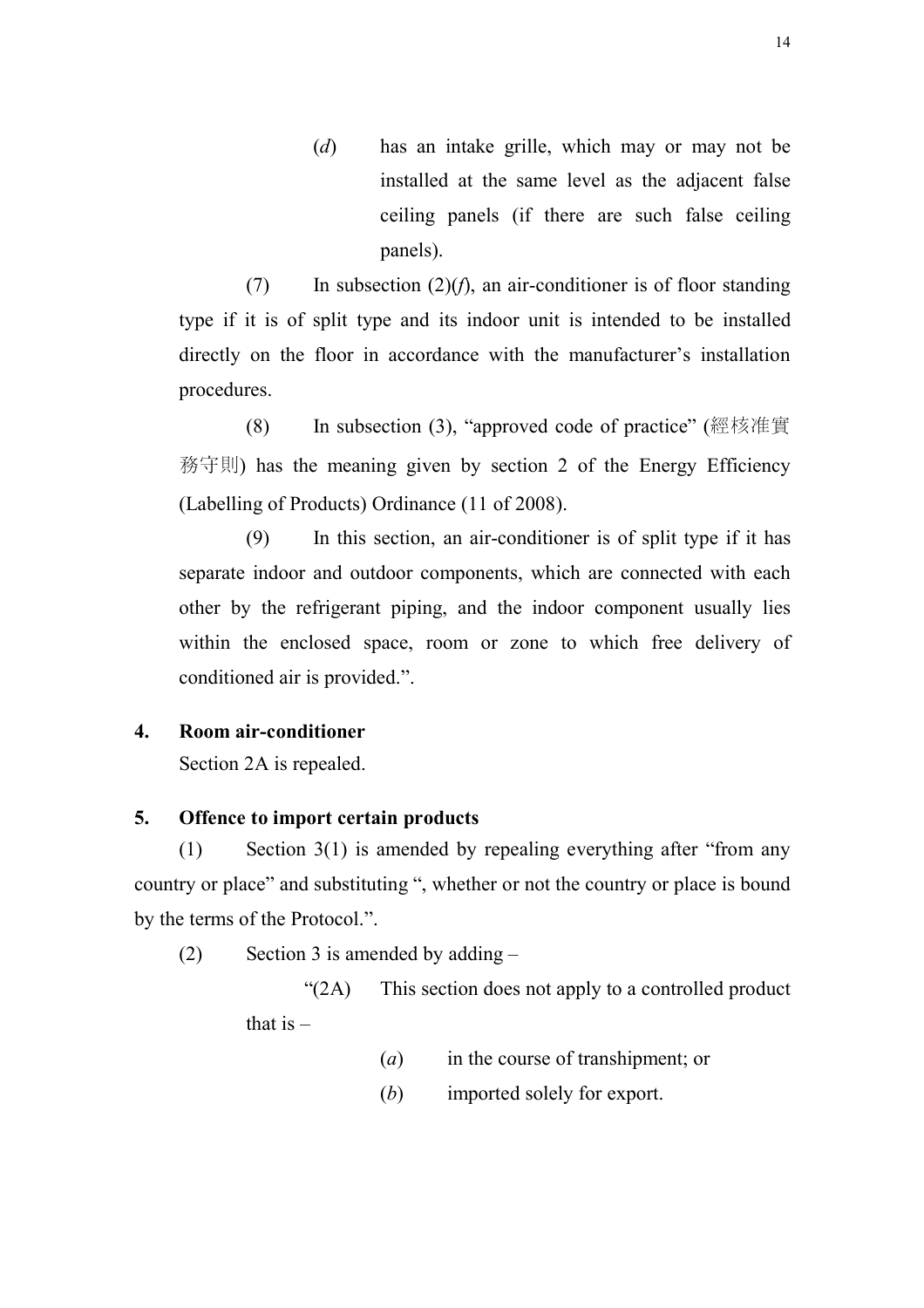(2B) In a prosecution for an offence under this section, a controlled product that is found in Hong Kong is presumed, in the absence of evidence to the contrary, to be a controlled product that is not  $-$ 

- (a) in the course of transhipment; or
- (b) imported solely for export.".

(3) Section 3(3) is amended by repealing "\$200,000 and to imprisonment for 6 months" and substituting "\$1,000,000 and to imprisonment for 2 years".

Secretary for the Environment

2009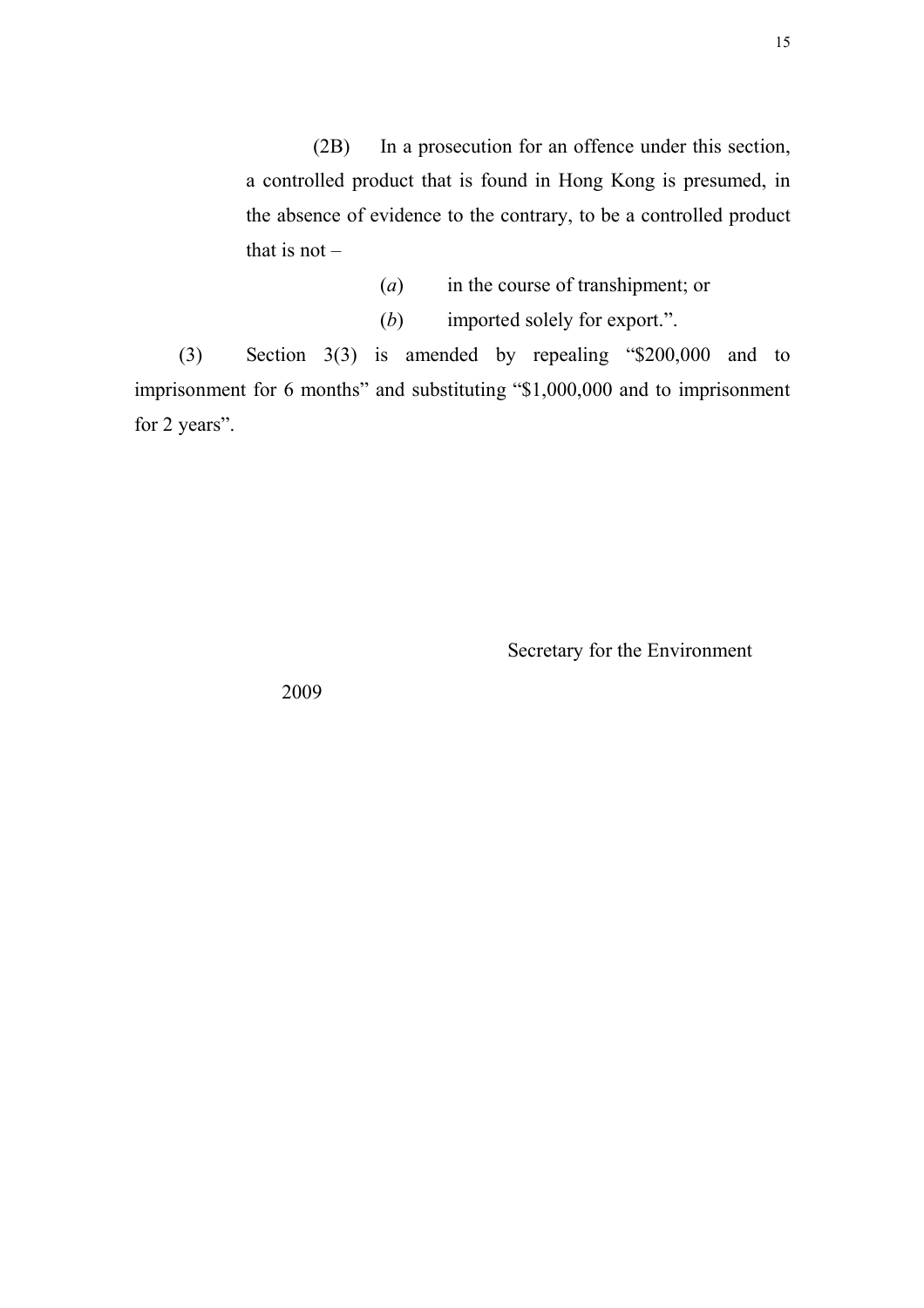### Explanatory Note

 $\overline{\phantom{a}}$ 

This Regulation amends the Ozone Layer Protection (Products Containing Scheduled Substances) (Import Banning) Regulation (Cap. 403 sub. leg. C) ("principal Regulation") to give effect to initiatives adopted under the 1987 Montreal Protocol on Substances that Deplete the Ozone Layer ("Protocol"). The amendments extend the control of import under the principal Regulation by –

- (a) expanding in phases the definition of "controlled product" under the principal Regulation to cover certain products containing certain substances listed in the Schedule to the Ozone Layer Protection Ordinance (Cap. 403);
- (b) expanding the definition of "portable fire extinguisher" under the principal Regulation; and
- (c) prohibiting the import of things falling within the definition of "controlled product" from any country or place even if it is bound by the terms of the Protocol.
- 2. The Regulation also amends the principal Regulation, so that
	- (a) it does not apply to a "controlled product" that is in the course of transhipment or is imported solely for export; and
	- (b) the penalties for an offence under the principal Regulation are increased to a fine of \$1,000,000 and to imprisonment for 2 years.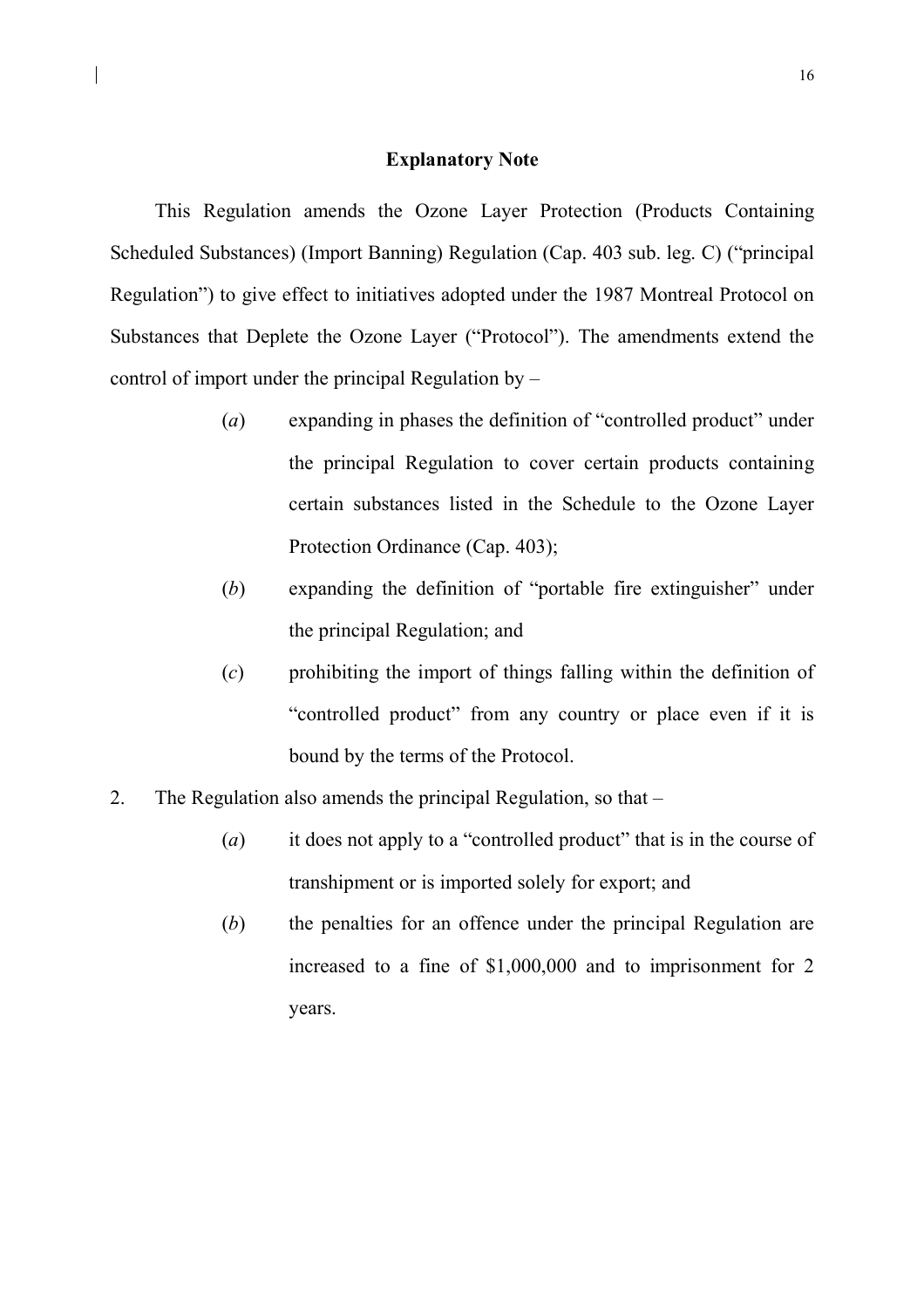### Annex B

17

### IMPLICATIONS OF THE PROPOSAL

### ECONOMIC IMPLICATIONS

 Failure to achieve the accelerated phasing out of HCFCs and comply fully with the requirements of the Montreal Protocol will tarnish our international image on global environmental matters and lead to the possibility of sanction under the Protocol. The resulting economic loss could be significant.

2. The proposed banning of HCFC-containing product, CFC-containing MDIs and other ozone layer depleting products should neither impose any substantial impact on the industrial and commercial sectors nor cause significant distortion of competition in the markets concerned, granting that environmentally friendly alternatives are readily available at comparable prices. As an illustration, the prices for HCFC-free air conditioners on the local market are about 10 to 25% higher than those using HCFC-22. However, the price difference is not only due to a switch of refrigerants but also to enhanced features such as providing heating capability and higher efficiency filter. When more HCFC-free air conditioners are available in the coming years, the price difference would reduce.

## ENVIRONMENTAL IMPLICATIONS

3. The proposal will bring about more comprehensive control on products containing ozone layer depleting substances to further reduce unnecessary release of these substances to the atmosphere. It helps us join the international efforts to restore as soon as reasonably practicable the ozone layer which is essential in protecting the life on earth against harmful ultraviolet radiation.